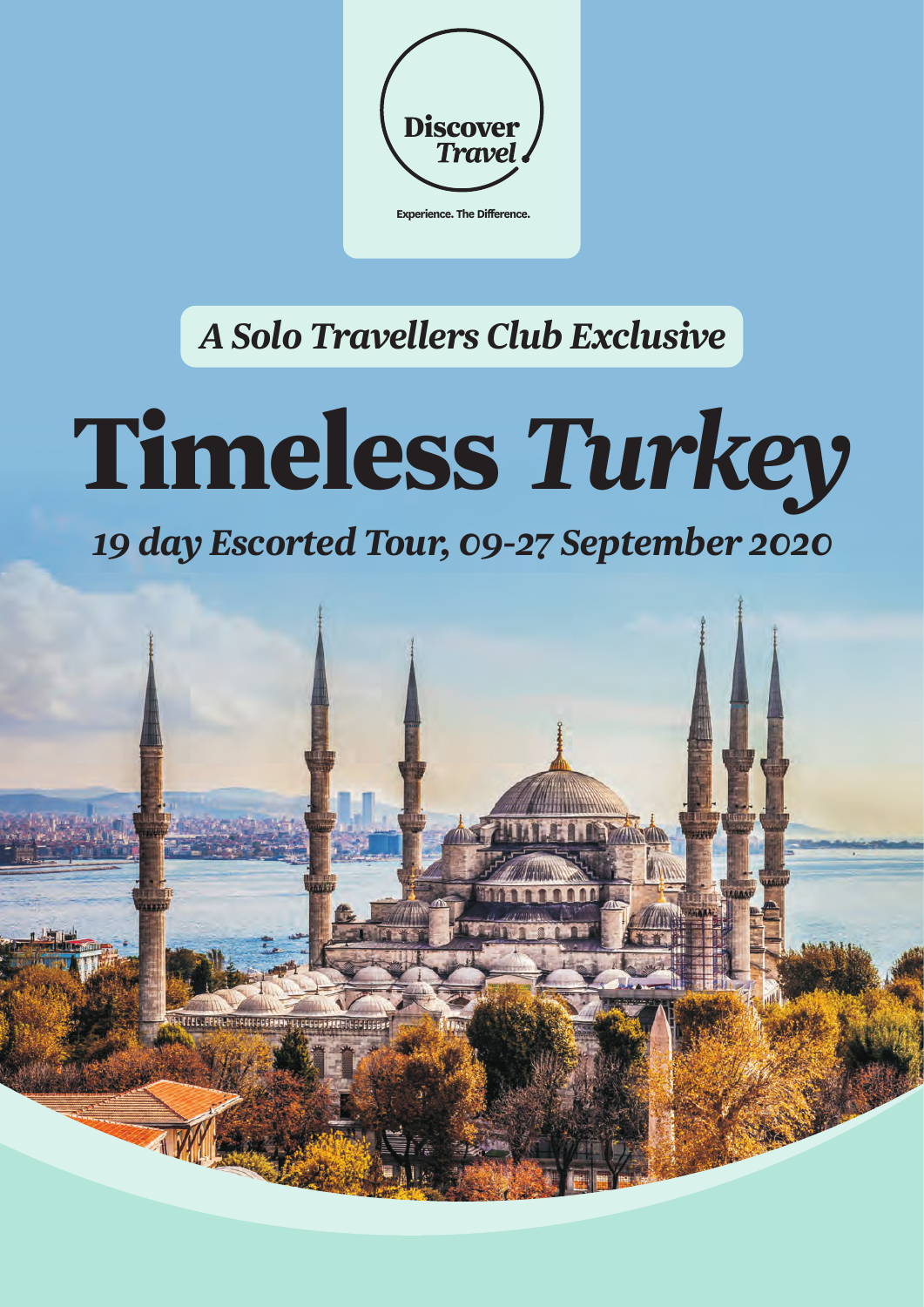

# **the other in Europe,** Wander the narrow, weather-worn streets of **place in history.** houses and structures, lost in time. Surreal and

From Achilles to Alexander the Great, empires have Spend a day on the water around the Teke peninsula<br>founded and fallen here leaving a complex and founded and fallen here leaving a complex and<br>fascinating trail through time. The same in the same interval inlate and picturesque bays are in

The city of Istanbul showcases its cultural heritage underwater pursuits. Enjoy the mellow atmosphere<br>alongside an increasing number of trendy eateries on hoard a boat cruise bosted by locals, sharing in and cutting-edge bastions of 'cool'. Historic their love of the sea and of food! monuments, testament to its opulent past remain<br>Istanbul's largest attractions, but the element of Canadocia are two extractionary patural Istanbul's largest attractions, but the element of cappadocia are two extraordinary natural wonders.<br>Surprise lies in just how European this city feels. surprise lies in just how European this city feels.<br>Witness the ravages of religious and political history entineral rich water, were once the treasured at the ruins of Ephesus and the poignant memories baths of Hierapolis, while the lunarscape of the Anzacs' presence at Gallipoli. Fabled stories of the Anzacs' presence at Gallipoli. Fabled stories cappadocia, with its underground cities, cave<br>help to bring to life in your imagination the chief churches and bouses makes you feel like you. help to bring to life in your imagination the churches and houses, makes you feel like you have<br>mythological battle between Greek and Trojan



With one foot in Asia and **heroes, who fought for the honour of Helen of** Sparta, in the legendary city of Troy. ancient Karmylassos, now known as the ghost town of Kayaköy. Nestled in the Taurus mountains stands **Turkey holds a unique**  a modern ruin - thousands of abandoned stone eerie, this deserted village now forms a memorial to Turkish-Greek peace initiatives.

fascinating trail through time.<br>Protected inlets and picturesque bays are ideal for and protected in property than the product the mellow atmosphere on board a boat cruise hosted by locals, sharing in Witness the ravages of religious and political history mineral-rich water, were once the treasured healing<br>at the ruins of Ephesus and the poignant memories left Earth and descended on another planet! Step inside an incredible troglodyte city located more than 60 metres underground, where a maze of passages and tunnels leads to rooms where people once worked and worshipped.

> Be mesmerised by the mystical Sufism practice of 'whirling' – a ceremonial ritual of spirituality. Dine on delicious Mediterranean cuisine in local restaurants and shop in the ateliers for intricately decorated Turkish pottery – this tour of Turkey captures timeless Ottoman, Greek and western influence in both its history and cuisine. With the warmth of its people and breath-taking landscape – Turkey is back!

# **Tour Highlights**

- Visit the opulent Topkapi Palace Museum, exquisite Blue Mosque and world-renowned Grand
- lBazaar Gallipoli historic sites of Anzac Cove, Lone Pine Cemetery and
- lChunuk Bair Archaeological guided site visit to Troy<br>● Wine-tasting in Sirince
- 
- l Wine-tasting in Sirince Explore the 2,000 year old
- lcolonnaded streets of Ephesus Experience first-hand Turkish rug
- lweaving Visit the white travertine terraces of Pamukkale and Roman health
- spa of Hierapolis<br>• Wander through the ghost village
- lof Kayaköy Boat trip excursion along southern
- Turkey's 'Lycian' coast<br>● Cappadocia's "fairy chimneys" and clustered rock formations of
- Göreme<br>• Archaeological Museum of Antalya l Archaeological Museum of Antalya Delve through the underground
- 
- city of Derinkuyu<br>• Dinner cruise on the Bosphoruscontinental divide between Europe and Asia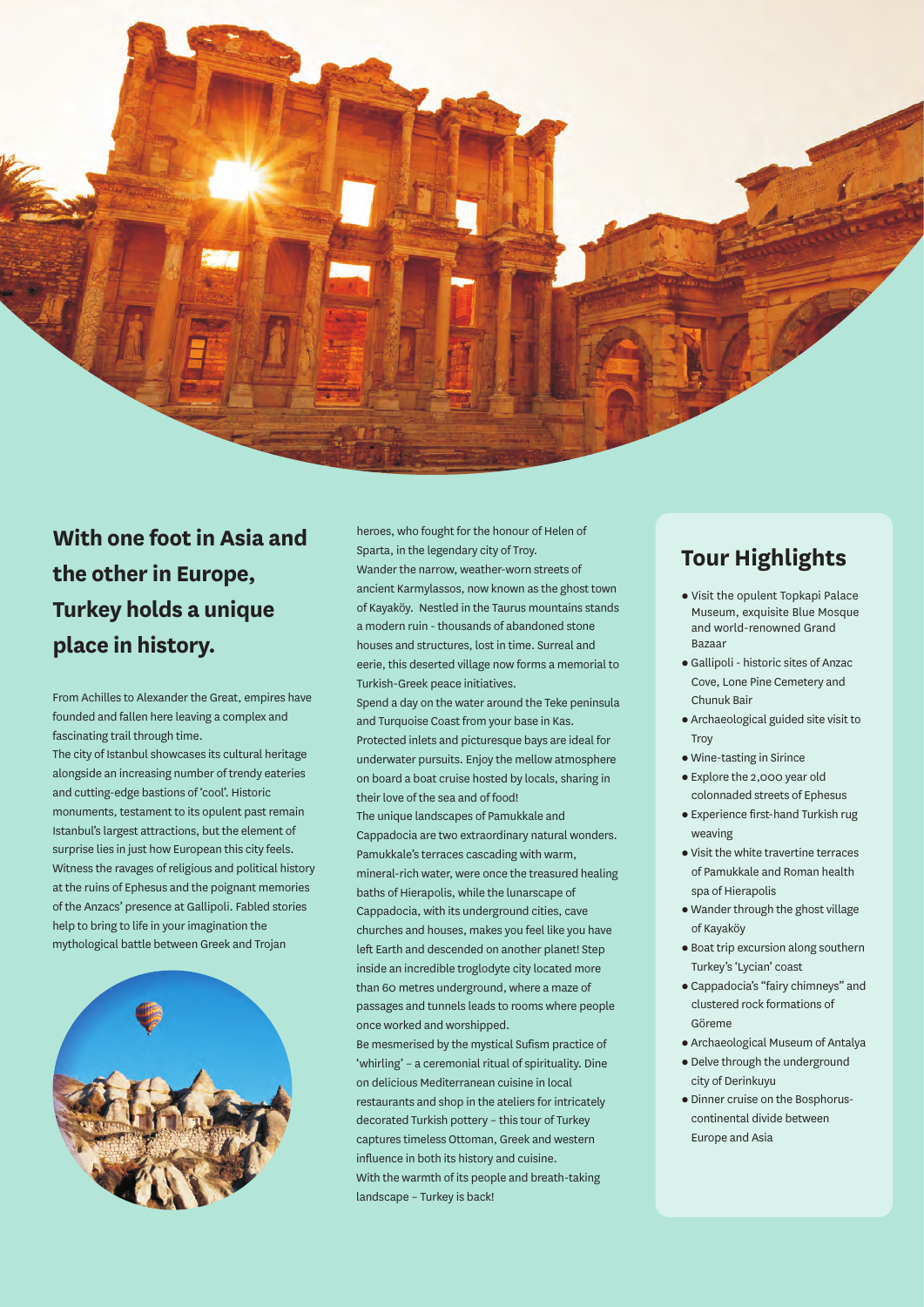## **Your Tour Itinerary**

#### **09 Sep Christchurch – Istanbul**

Depart Christchurch in the evening, transit via Dubai, en-route to Istanbul.

#### **10 Sep Istanbul**

Welcome to Istanbul - the continent-straddling metropolis that the Greeks, Romans, Byzantines, and Ottomans have called home. You'll be transferred to your hotel upon your arrival. Meet your local guide at the Welcome Meeting followed by a fun dinner at a local belly dancing restaurant! (D)



#### **11 Sep Istanbul**

This morning, your Istanbul city tour starts at the Hippodrome. The Hippodrome of Constantinople, located in Sultanahmet, was a public arena mainly used for chariot races. The word "hippodrome" comes from the Greek hippos (horse) and dromos (way). The Hippodrome of Constantinople was also home to gladiatorial games, official ceremonies, celebrations as well as protest marches and the torture of convicts. The Blue Mosque will be your next stop. Also known as the Sultan Ahmet Camii (or Sultan Ahmed Mosque), this breath-taking building is one of the most majestic Ottoman mosques in all of Turkey.

Next you'll visit Topkapi Palace, the largest and one of the most popular sites to visit, was built between 1466 and 1478 by the sultan Mehmet II on top of a hill in a small peninsula. It dominates the Golden Horn to the north, the Sea of Marmara to the south, and the Bosphorus Strait to the north east, with great views of the Asian side as well. The palace was the political centre of the Ottoman Empire between



the 15th and 19th centuries, until they built Dolmabahce Palace, near the waterside. You'll finish your tour with a visit to the Grand Bazaar, one of the oldest covered markets in the world, with 61 covered streets and over 4,000 shops. The Grand Bazaar is often regarded as one of the first shopping malls of the world, and is an absolute feast for the senses! Dinner tonight is at a local restaurant. (B, D)

#### **12 Sep Istanbul - Çanakkale**

Early this morning, after breakfast we begin the drive to Çanakkale, located on the shores of the Dardanelles, which connects the Sea of Marmara to the Aegean Sea and touches both Europe (with the Gelibolu Peninsula) and Asia (with the Biga Peninsula).

After lunch we will visit Gallipoli to see the beach and cemeteries of Anzac Cove. Later, we'll head up the hill toward the poignant memorials of Lone Pine and Chunuk Bair. It's a sobering afternoon as you look down upon the rough hills and gullies that became the graveyard for so many thousands of young men from both sides. You will tour the former battlefields and remnants of trenches used by the Turkish soldiers. Return to Canakkale for dinner at a local restaurant. (B, D)

#### **13 Sep Çanakkale - Selcuk**

En-route to Selcuk today you'll stop at the site of Troy. As well as seeing the remnants of the ancient city walls and the famed wooden horse, you will learn more about the ground-breaking archaeological digs here and how the site has baffled historians.

Before arriving at Selcuk you'll visit a Carpet Weaving Centre and take some time to learn about this ancient art, wander the grounds and the store at your leisure or simply sit, relax and enjoy some Turkish tea. Arrive at Selcuk later in the day and visit Sirince to enjoy a tasting of local fruit wine. Dine at a local restaurant tonight. (B, D)

#### **14 Sep Selcuk - Ephesus**

This morning enjoy an orientation walk around the village of Selcuk, a sprawling town lying at the base of the ancient Aysoluk Hill fortress. You'll visit the last remaining column of the Temple of Artemis, the ancient aqueducts and the 14th-century Isabey Mosque.

Later this afternoon visit Ephesus, one of the bestpreserved classical cities in the Eastern Mediterranean and arguably the greatest Greco-Roman site in the world. Tour around the amphitheatre, stroll the marble streets once walked by Cleopatra and Mark Antony, and marvel at the gymnasium, baths and beautifully restored Library of Celsus. Dinner will be enjoyed at a local restaurant. (B, D)

#### **15 Sep Pamukkale**

After breakfast this morning we drive to Pamukkale, also known as 'Cotton Castle' and a truly unique sight. This magical and spectacular natural phenomenon was created by deposits from thermal waters that cascaded down the mountainside over hundreds of years, forming a myriad of pools and terraces. As the water overflows from the pools, dazzling cream-coloured stalactites are formed that, from afar, resemble cotton or snow. The pools are filled with hot spring waters that purportedly have healing properties for one's circulation and digestive systems. Close to Pamukkale are the ruins of Hierapolis, which were founded by the King of Pergamon in 190 BC and by the 2nd century AD it had become an important Roman bath centre. The extensive ruins of Hierapolis are well worth exploring and include a theatre, temple, holy area, monumental fountain, bath, basilica and necropolis. Dinner is at a local restaurant tonight. (B, D)

#### **16 Sep Pamukkale - Fethiye**

This morning we journey to the Mediterranean coast, arriving first in the Greek ghost-town of Kayaköy. Stroll around and take in the eerie atmosphere, due in no small part to population repatriation and earthquake damage. Continue on to Fethiye, a culturally fertile town located on a bay, surrounded by pine forests and islands. Dinner is at a local restaurant tonight. (B, D)

#### **17 Sep Kaş**

Continue on to the seaside village of Kaş. Here you'll see charming whitewashed houses covered in bougainvilleas as well as an ancient Greek theatre. Sample the local cuisine and enjoy the night in the town's quaint centre, where you'll dine in a local restaurant. (B, D)

#### **18 Sep Kaş - Kekova**

Drive to Kekova and embark on a boat cruise around the local islands. Your hosts Mehmet and Sebahat are people of the Mediterranean, hailing from the small village of Ucagiz on the Turkish Mediterranean Coast. They married young, bought a boat and went fishing. Like a lot of oceans, their home became victim to over-fishing through new and modern methods of reaping the perfect catch. They had a boat, and they had one of the best cooks in the